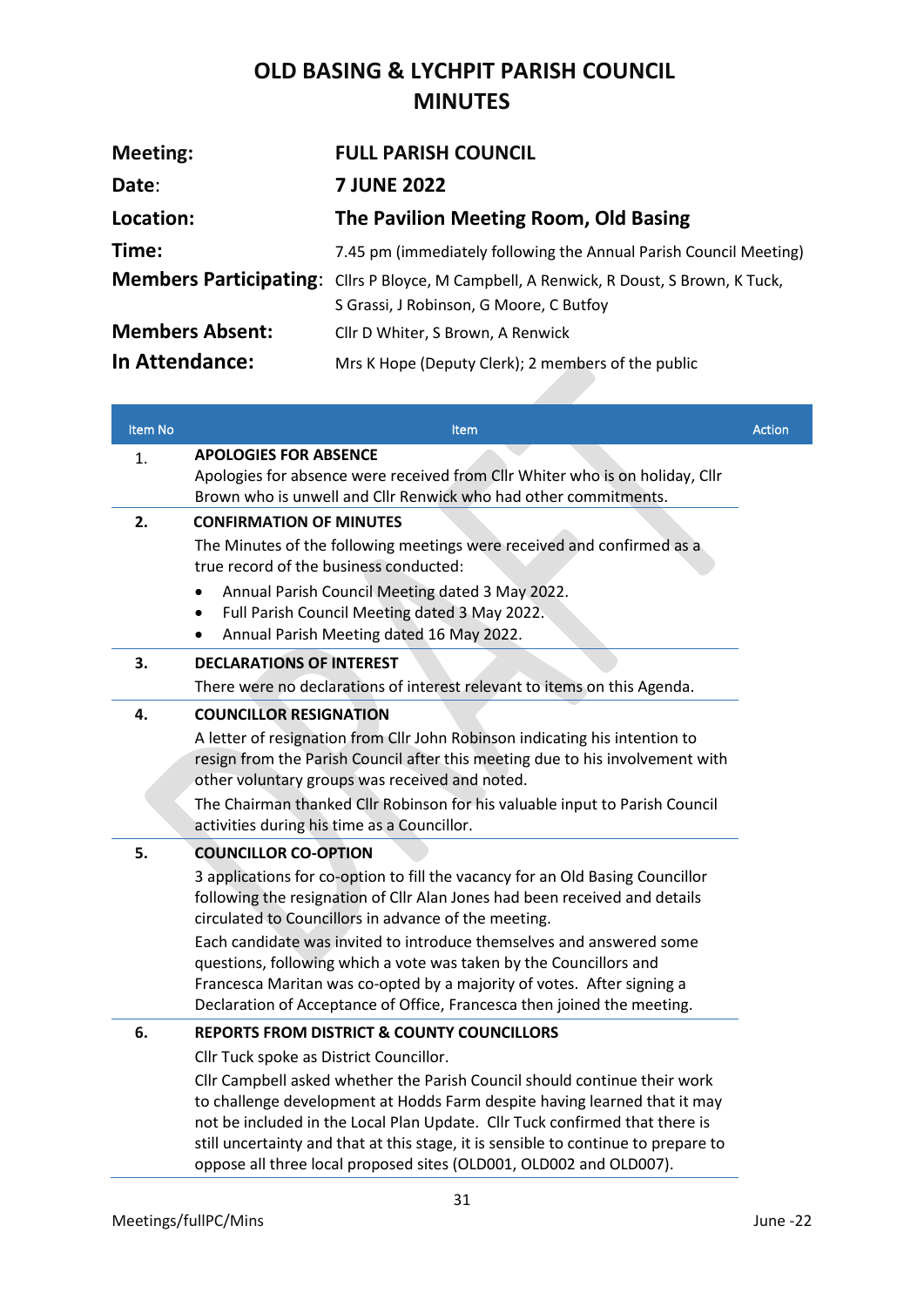## **OLD BASING & LYCHPIT PARISH COUNCIL MINUTES**

| Item No    | Item                                                                                                                                                                                                                                                                                                                                                                                                                                                                                                                                                                                                                                                 | <b>Action</b> |
|------------|------------------------------------------------------------------------------------------------------------------------------------------------------------------------------------------------------------------------------------------------------------------------------------------------------------------------------------------------------------------------------------------------------------------------------------------------------------------------------------------------------------------------------------------------------------------------------------------------------------------------------------------------------|---------------|
|            | Cllr Doust asked whether any progress has occurred in relation to a planning<br>application to install a battery storage unit on Basing Road. Cllr Tuck<br>confirmed that various avenues are being explored, but no outcome has yet<br>been achieved.                                                                                                                                                                                                                                                                                                                                                                                               |               |
|            | Cllr Tuck will be meeting with County Councillor Elaine Still regarding the<br>Nature Recovery Network plans and will update the Parish Council in due<br>course.                                                                                                                                                                                                                                                                                                                                                                                                                                                                                    |               |
|            | A report was received from County Councillor Elaine Still.                                                                                                                                                                                                                                                                                                                                                                                                                                                                                                                                                                                           |               |
| 7.         | <b>MATTERS RELATING TO FINANCE</b>                                                                                                                                                                                                                                                                                                                                                                                                                                                                                                                                                                                                                   |               |
|            | 7.1. The Invoice Log detailing the previous month's invoices, petty cash<br>expenditure, salary costs & bank balances were received and ratified                                                                                                                                                                                                                                                                                                                                                                                                                                                                                                     |               |
| 8.         | <b>CORRESPONDENCE RECEIVED</b>                                                                                                                                                                                                                                                                                                                                                                                                                                                                                                                                                                                                                       |               |
|            | 8.1 The Deputy Clerk suggested that a letter of congratulations be sent to<br>The Right Honourable Dame Maria Miller DBE MP in recognition of her<br>recent award.                                                                                                                                                                                                                                                                                                                                                                                                                                                                                   |               |
|            | 8.2 A renewal notice was received from The Lettings Hub for the Rent<br>Protection Policy which expires on 21 <sup>st</sup> June 2022. Councillors asked the<br>Deputy Clerk to check that the cost is in line with expectation/the last<br>policy - this will be ratified at the next Full Parish Council meeting.                                                                                                                                                                                                                                                                                                                                  |               |
| 9.         | <b>PUBLIC PARTICIPATION SESSION</b>                                                                                                                                                                                                                                                                                                                                                                                                                                                                                                                                                                                                                  |               |
|            | No items.                                                                                                                                                                                                                                                                                                                                                                                                                                                                                                                                                                                                                                            |               |
| 10.<br>11. | <b>MISCELLANEOUS ITEMS</b><br>The following Policies & Procedures had been circulated to Councillors at<br>the May meeting for consideration prior to this meeting.<br>The following were adopted:<br>Statement of Policy on the Local Government Pension Scheme<br>$\bullet$<br><b>Publication Scheme</b><br>$\bullet$<br><b>Community Engagement Policy</b><br>٠<br><b>Equality &amp; Diversity Policy</b><br><b>Grant Awarding Policy</b><br><b>Reserves Policy</b><br>٠<br><b>Training &amp; Development Policy</b><br>Data Subject Request Policy<br><b>MONTHLY MONITORING REPORT</b>                                                           |               |
|            | Castle Water - a response has been received from Thames Water and<br><b>Councillors were satisfied that Cllrs Renwick and Whiter and the Clerk</b><br>will respond to Thames Water once the calculations have been verified<br>and the offer assessed.<br>Bench at Lychpit Centre - HCC has not agreed to the installation - Clerk<br>$\bullet$<br>has contacted HCC again requesting a review of this decision.<br>FOI request - no progress.<br>٠<br>Jubilee Oak trees - awaiting quote.<br>٠<br>Dof E Oak - no progress - Clerk still to follow up with Borough Council.<br>٠<br>ILP/ERF - DW awaiting information re summer meeting. Tour of the |               |

**STW arranged.**